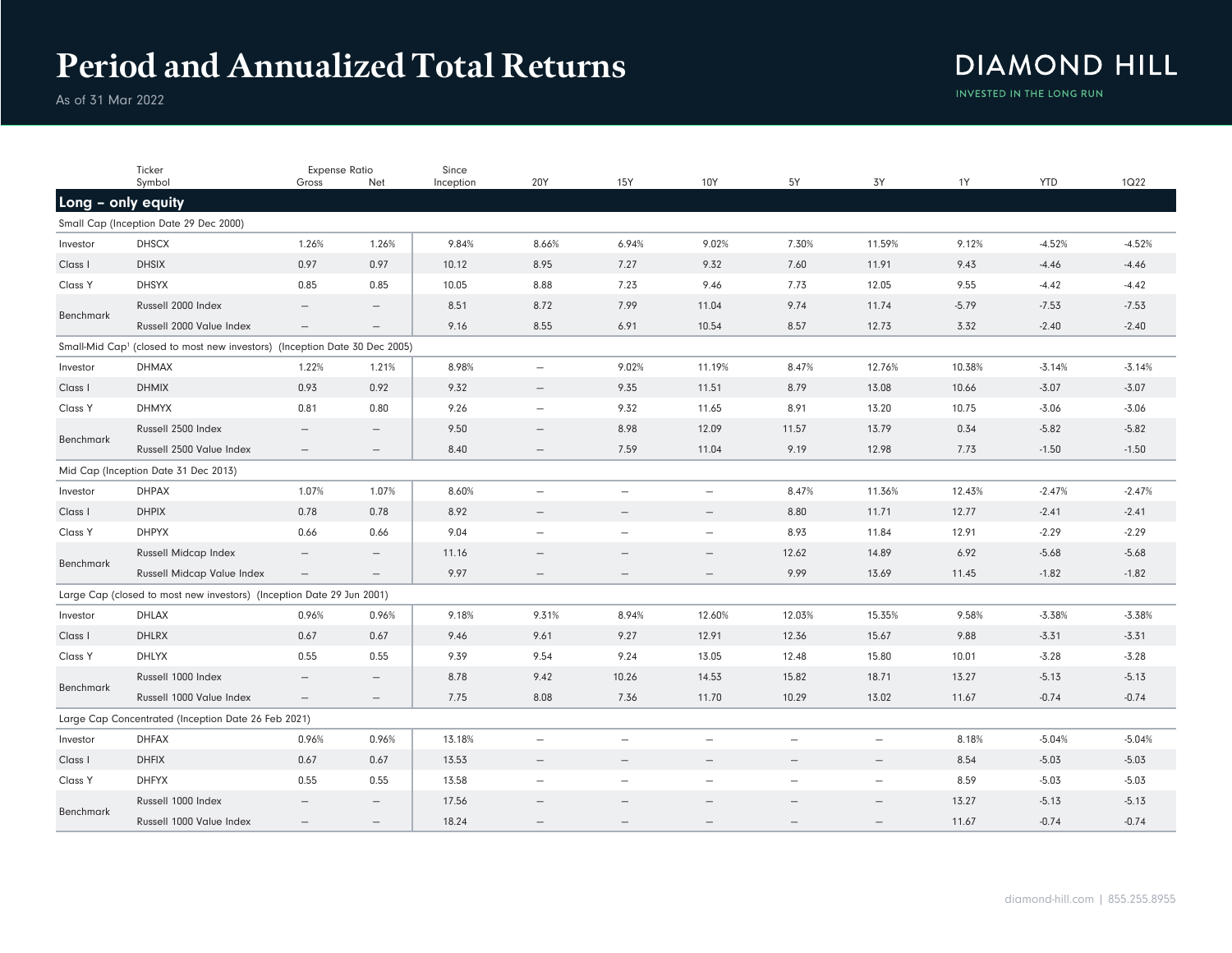## **Period and Annualized Total Returns**

As of 31 Mar 2022

|                                                                                                                                                                                                                                                       | Ticker                                                                        | <b>Expense Ratio</b>     |                          | Since     |                          |                          |                          |        |        |          | <b>YTD</b> |          |
|-------------------------------------------------------------------------------------------------------------------------------------------------------------------------------------------------------------------------------------------------------|-------------------------------------------------------------------------------|--------------------------|--------------------------|-----------|--------------------------|--------------------------|--------------------------|--------|--------|----------|------------|----------|
|                                                                                                                                                                                                                                                       | Symbol                                                                        | Gross                    | Net                      | Inception | 20Y                      | 15Y                      | 10Y                      | 5Y     | 3Y     | 1Y       |            | 1Q22     |
|                                                                                                                                                                                                                                                       | Long - only equity (continued)<br>All Cap Select (Inception Date 30 Dec 2005) |                          |                          |           |                          |                          |                          |        |        |          |            |          |
| Investor                                                                                                                                                                                                                                              | <b>DHTAX</b>                                                                  | 1.16%                    | 1.16%                    | 9.76%     | $\overline{\phantom{m}}$ | 9.64%                    | 13.49%                   | 14.31% | 20.25% | 13.39%   | $-1.82%$   | $-1.82%$ |
| Class I                                                                                                                                                                                                                                               | <b>DHLTX</b>                                                                  | 0.87                     | 0.87                     | 10.10     | $\overline{\phantom{m}}$ | 9.98                     | 13.81                    | 14.65  | 20.60  | 13.75    | $-1.75$    | $-1.75$  |
| Class Y                                                                                                                                                                                                                                               | <b>DHTYX</b>                                                                  | 0.75                     | 0.75                     | 10.04     | $\overline{\phantom{m}}$ | 9.94                     | 13.95                    | 14.77  | 20.73  | 13.84    | $-1.74$    | $-1.74$  |
| Benchmark                                                                                                                                                                                                                                             | Russell 3000 Index                                                            | $\overline{\phantom{0}}$ |                          | 10.36     | $\equiv$                 | 10.10                    | 14.28                    | 15.40  | 18.24  | 11.92    | $-5.28$    | $-5.28$  |
|                                                                                                                                                                                                                                                       | Russell 3000 Value Index                                                      |                          | $\overline{\phantom{0}}$ | 8.16      |                          | 7.33                     | 11.61                    | 10.16  | 12.99  | 11.10    | $-0.85$    | $-0.85$  |
|                                                                                                                                                                                                                                                       |                                                                               |                          |                          |           |                          |                          |                          |        |        |          |            |          |
| International <sup>2</sup> (Inception Date 30 Dec 2016)<br><b>DHIAX</b><br>1.13%<br>1.13%<br>9.83%<br>8.18%<br>8.70%<br>0.45%<br>$-4.47%$<br>$-4.47%$<br>Investor<br>$\overline{\phantom{m}}$<br>$\overline{\phantom{0}}$<br>$\overline{\phantom{a}}$ |                                                                               |                          |                          |           |                          |                          |                          |        |        |          |            |          |
| Class I                                                                                                                                                                                                                                               | <b>DHIIX</b>                                                                  | 0.84                     | 0.84                     | 10.13     | $\equiv$                 | $\equiv$                 | $\overline{\phantom{0}}$ | 8.48   | 8.99   | 0.75     | $-4.41$    | $-4.41$  |
| Class Y                                                                                                                                                                                                                                               | <b>DHIYX</b>                                                                  | 0.72                     | 0.72                     | 10.26     | $\overline{\phantom{m}}$ | $\qquad \qquad$          | $\overline{\phantom{m}}$ | 8.60   | 9.11   | 0.88     | $-4.35$    | $-4.35$  |
|                                                                                                                                                                                                                                                       | <b>Morningstar Global Markets</b>                                             |                          |                          |           |                          |                          |                          |        |        |          |            |          |
| Benchmark                                                                                                                                                                                                                                             | ex-US Index                                                                   | $\overline{\phantom{0}}$ | $\overline{\phantom{0}}$ | 8.22      | $\overline{\phantom{0}}$ |                          |                          | 7.02   | 7.93   | $-1.08$  | $-5.49$    | $-5.49$  |
| <b>Alternatives</b>                                                                                                                                                                                                                                   |                                                                               |                          |                          |           |                          |                          |                          |        |        |          |            |          |
| Long-Short <sup>1,3,4</sup> (Inception Date 30 Jun 2000)                                                                                                                                                                                              |                                                                               |                          |                          |           |                          |                          |                          |        |        |          |            |          |
| Investor                                                                                                                                                                                                                                              | <b>DIAMX</b>                                                                  | 1.95%                    | 1.94%                    | 6.79%     | 6.44%                    | 5.16%                    | 7.49%                    | 6.72%  | 10.13% | 9.51%    | 0.04%      | 0.04%    |
| Class I                                                                                                                                                                                                                                               | <b>DHLSX</b>                                                                  | 1.66                     | 1.65                     | 7.06      | 6.73                     | 5.49                     | 7.79                     | 7.04   | 10.44  | 9.82     | 0.07       | 0.07     |
| Class Y                                                                                                                                                                                                                                               | <b>DIAYX</b>                                                                  | 1.54                     | 1.53                     | 6.99      | 6.66                     | 5.46                     | 7.92                     | 7.15   | 10.56  | 9.95     | 0.10       | 0.10     |
|                                                                                                                                                                                                                                                       | Russell 1000 Index                                                            |                          |                          | 7.56      | 9.42                     | 10.26                    | 14.53                    | 15.82  | 18.71  | 13.27    | $-5.13$    | $-5.13$  |
| Benchmark                                                                                                                                                                                                                                             | 60%/40% Blended Index                                                         |                          |                          | 5.38      | 6.35                     | 6.69                     | 8.99                     | 10.04  | 11.64  | 8.02     | $-3.04$    | $-3.04$  |
|                                                                                                                                                                                                                                                       | Russell 1000 Value Index                                                      | $\overline{\phantom{m}}$ | $\qquad \qquad -$        | 7.87      | 8.08                     | 7.36                     | 11.70                    | 10.29  | 13.02  | 11.67    | $-0.74$    | $-0.74$  |
| <b>Fixed income</b>                                                                                                                                                                                                                                   |                                                                               |                          |                          |           |                          |                          |                          |        |        |          |            |          |
|                                                                                                                                                                                                                                                       | Short Duration Securitized Bond (Inception Date 5 Jul 2016)                   |                          |                          |           |                          |                          |                          |        |        |          |            |          |
| Investor                                                                                                                                                                                                                                              | <b>DHEAX</b>                                                                  | 0.83%                    | 0.83%                    | 2.69%     | $\overline{\phantom{0}}$ |                          |                          | 2.65%  | 2.01%  | $-1.26%$ | $-2.21%$   | $-2.21%$ |
| Class I                                                                                                                                                                                                                                               | <b>DHEIX</b>                                                                  | 0.54                     | 0.54                     | 3.00      | $\overline{\phantom{m}}$ | $\qquad \qquad -$        | $\overline{\phantom{m}}$ | 2.95   | 2.32   | $-0.95$  | $-2.12$    | $-2.12$  |
| Class Y                                                                                                                                                                                                                                               | <b>DHEYX</b>                                                                  | 0.42                     | 0.42                     | 3.12      | $\overline{\phantom{m}}$ | $\overline{\phantom{0}}$ | $\overline{\phantom{m}}$ | 3.07   | 2.43   | $-0.84$  | $-2.10$    | $-2.10$  |
| Benchmark                                                                                                                                                                                                                                             | <b>Bloomberg US</b><br>1-3 Yr. Gov./Credit Index                              |                          | $\qquad \qquad -$        | 1.09      | $\overline{\phantom{m}}$ | $\qquad \qquad -$        |                          | 1.26   | 1.02   | $-2.91$  | $-2.49$    | $-2.49$  |
|                                                                                                                                                                                                                                                       | Core Bond (Inception Date 5 Jul 2016)                                         |                          |                          |           |                          |                          |                          |        |        |          |            |          |
| Investor                                                                                                                                                                                                                                              | <b>DHRAX</b>                                                                  | 0.76%                    | 0.76%                    | 1.96%     | $\overline{\phantom{m}}$ |                          | $\overline{\phantom{m}}$ | 2.50%  | 1.96%  | $-3.25%$ | $-4.94%$   | $-4.94%$ |
| Class I                                                                                                                                                                                                                                               | <b>DHRIX</b>                                                                  | 0.47                     | 0.47                     | 2.23      | $\overline{\phantom{0}}$ | $\equiv$                 | $\equiv$                 | 2.77   | 2.20   | $-3.13$  | $-4.99$    | $-4.99$  |
| Class Y                                                                                                                                                                                                                                               | <b>DHRYX</b>                                                                  | 0.35                     | 0.35                     | 2.34      | $\overline{\phantom{0}}$ | $\overline{\phantom{0}}$ | $\overline{\phantom{a}}$ | 2.90   | 2.31   | $-3.01$  | $-4.87$    | $-4.87$  |
| Benchmark                                                                                                                                                                                                                                             | <b>Bloomberg US</b><br>Aggregate Bond Index                                   | $\qquad \qquad -$        | $\qquad \qquad -$        | 1.43      |                          |                          |                          | 2.14   | 1.69   | $-4.15$  | $-5.93$    | $-5.93$  |